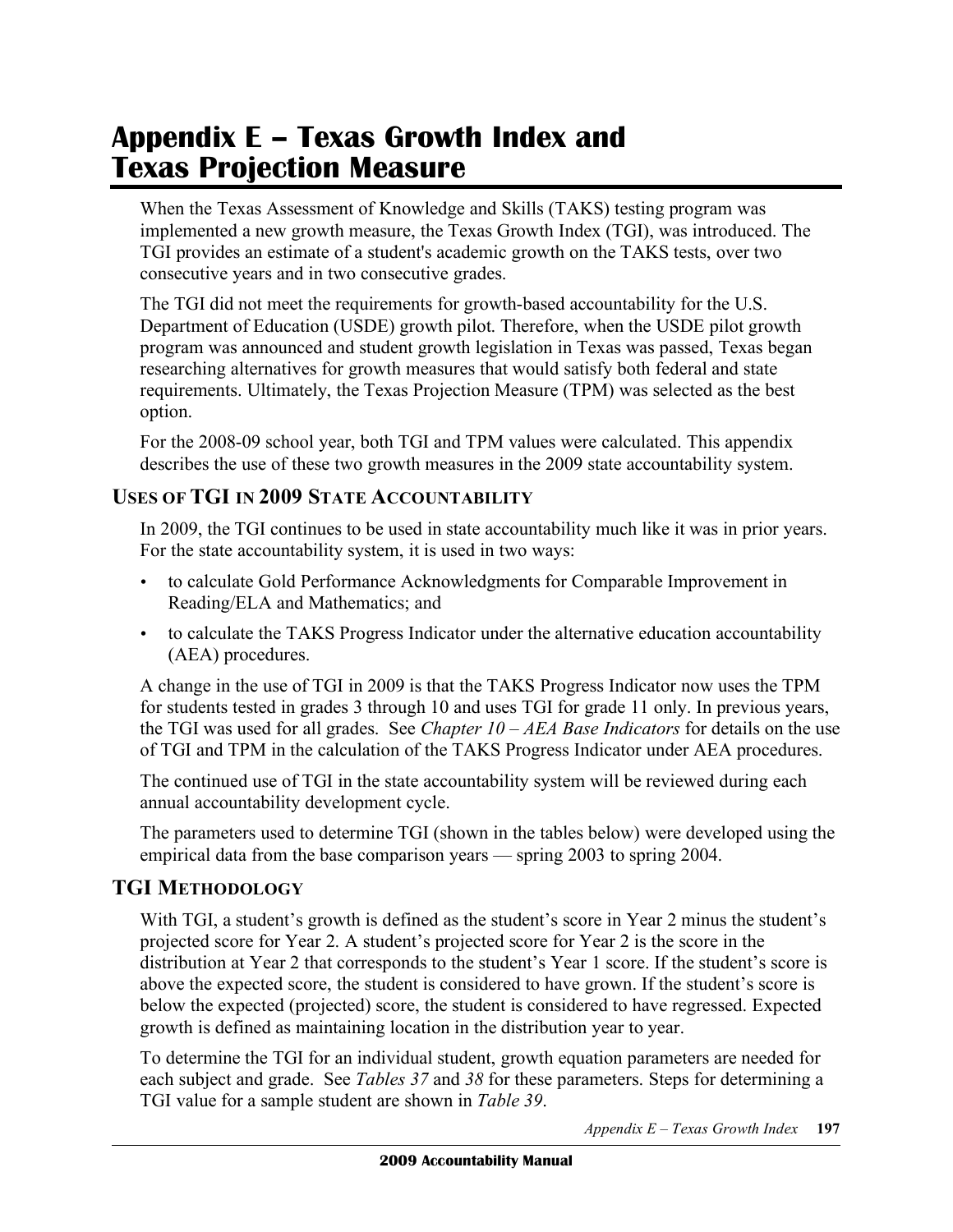| <b>Growth Grades</b> | <b>Subject</b> | <b>Starting Point</b> | <b>Increase</b> | <b>Adjustment</b> |
|----------------------|----------------|-----------------------|-----------------|-------------------|
| $3 - 4$              | Math           | $-3.38$               | 1.006           | 138.07            |
| 3-4 (Spanish)        | Math           | -903.49               | 1.44            | 190.11            |
| $4 - 5$              | Math           | $-530.83$             | 1.258           | 160.01            |
| 4-5 (Spanish)        | Math           | $-32.22$              | 1.03            | 160.29            |
| $5-6$                | Math           | $-167.96$             | 1.085           | 152.94            |
| 5-6 (Spanish)        | Math           | $-11.10$              | 1.04            | 173.12            |
| $6 - 7$              | Math           | 612.26                | 0.705           | 95.40             |
| $7-8$                | Math           | -544.89               | 1.269           | 118.89            |
| $8-9$                | Math           | $-775.75$             | 1.378           | 136.19            |
| $9 - 10$             | Math           | 480.79                | 0.773           | 95.47             |
| $10 - 11$            | Math           | $-138.428$            | 1.092           | 104.38            |
| 10-11                | Science        | 410.23                | 0.832           | 75.94             |

 *Table 38: TGI Growth Equation Parameters – Mathematics and Science* 

 *Table 39: TGI Growth Equation Parameters – Reading, ELA, and Social Studies* 

| <b>Growth Grades</b> | <b>Subject</b> | <b>Starting Point</b> | <b>Increase</b> | <b>Adjustment</b> |
|----------------------|----------------|-----------------------|-----------------|-------------------|
| $3 - 4$              | Reading        | $-12.89$              | 0.993           | 135.97            |
| 3-4 (Spanish)        | Reading        | $-158.07$             | 1.03            | 158.44            |
| $4 - 5$              | Reading        | $-520.23$             | 1.235           | 149.93            |
| 4-5 (Spanish)        | Reading        | -480.94               | 1.24            | 159.13            |
| $5-6$                | Reading        | $-66.29$              | 1.066           | 151.85            |
| 5-6 (Spanish)        | Reading        | 109.69                | .99             | 143.36            |
| $6 - 7$              | Reading        | 372.28                | 0.827           | 126.53            |
| $7-8$                | Reading        | $-87.53$              | 1.065           | 128.61            |
| $8-9$                | Reading        | 712.12                | 0.663           | 101.31            |
| $9 - 10$             | Reading/ELA    | 535.21                | 0.762           | 91.11             |
| $10 - 11$            | ELA            | 128.38                | 0.962           | 96.41             |
| $10 - 11$            | Social Studies | 464.43                | 0.810           | 93.98             |

 *TGI growth equation parameters were calculated based on TAKS scale score changes between spring 2003 and spring 2004. These base calculations have been applied in each subsequent year.*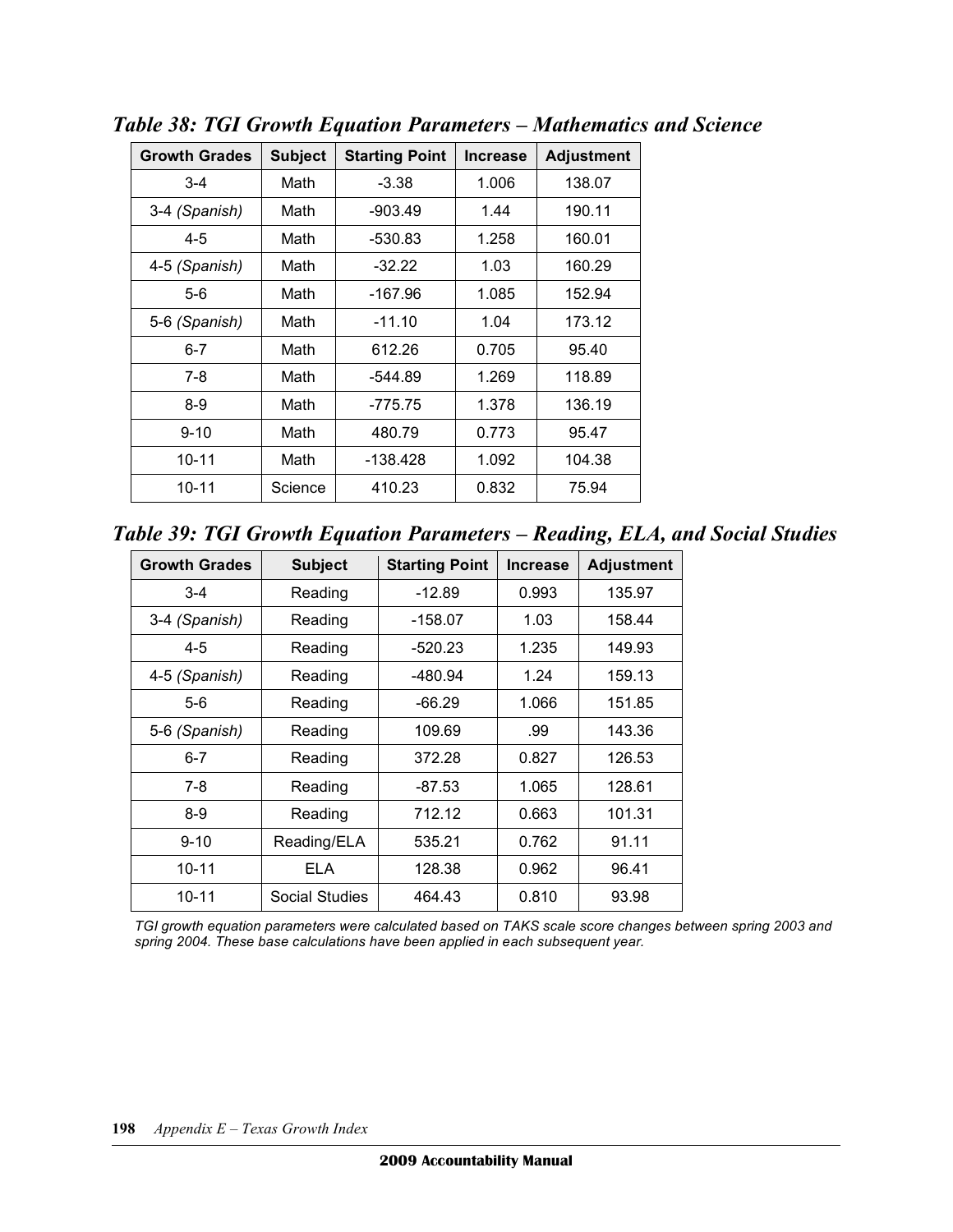# *Table 40: Sample TGI Calculation*

 Suppose you wish to examine a student's mathematics growth from Grade 10 to Grade 11. Suppose that student had a scale score of 2188 in Grade 10 and a scale score of 2161 in Grade 11.

|        | <b>STEPS</b>                                                                                                                                                                     | <b>EXAMPLE VALUES</b>                                            |
|--------|----------------------------------------------------------------------------------------------------------------------------------------------------------------------------------|------------------------------------------------------------------|
| Step 1 | Find the starting point for that student in the row of<br>the table that matches that student's grade and<br>subject.                                                            | $-138.428$                                                       |
| Step 2 | Take the student's scale score in the first year.                                                                                                                                | 2188                                                             |
| Step 3 | Find the increase for that student in the row of the<br>Table 37 or 38 that matches that student's grade and<br>subject.                                                         | 1.092                                                            |
| Step 4 | Multiply student's scale score from the first year by<br>the increase.                                                                                                           | $2188 \times 1.092 = 2389.296$                                   |
| Step 5 | Add the amount from Step 1 and the total from Step<br>4. This is the expected student scale score for the<br>second year.                                                        | $-138.428 + 2389.296 = 2250.868$                                 |
| Step 6 | Take the student's scale score from the second year<br>and subtract the expected student score from it. This<br>number is the difference in expectation.                         | 2161-2250.868<br>$= -89.868$                                     |
| Step 7 | Calculate Adjusted TGI by dividing the result from<br>Step 6 by the Adjustment factor shown on the<br>appropriate row of the table. Round to the second<br>decimal place.        | $-89.868/104.38 = -0.86$                                         |
| Step 8 | If the difference in expectation is positive, that student<br>grew more than expected. If the difference in<br>expectation is negative, that student grew less than<br>expected. | Since -0.86 is negative; the<br>student grew less than expected. |

# **HOW TGI IS USED IN DETERMINING COMPARABLE IMPROVEMENT**

 Comparable Improvement (CI) is calculated separately for TAKS reading/ELA and TAKS mathematics. The student-level TGI values are aggregated to the campus level to create an average TGI for each campus.

#### **Who are included:**

Students included in a school's CI calculation are those who:

- took the spring 2009 TAKS reading/ELA and/or mathematics tests, in grades  $4 11$  or took the spring 2009 grade 11 TAKS (Accommodated) test in ELA and/or mathematics
- • are part of the 2009 *Accountability Subset* (see *Chapter 2*);
- can be matched to the spring 2008 TAKS administration—anywhere in the state—to find their prior year performance for reading/ELA, and/or mathematics; and,
- have been promoted to one higher grade than in 2008.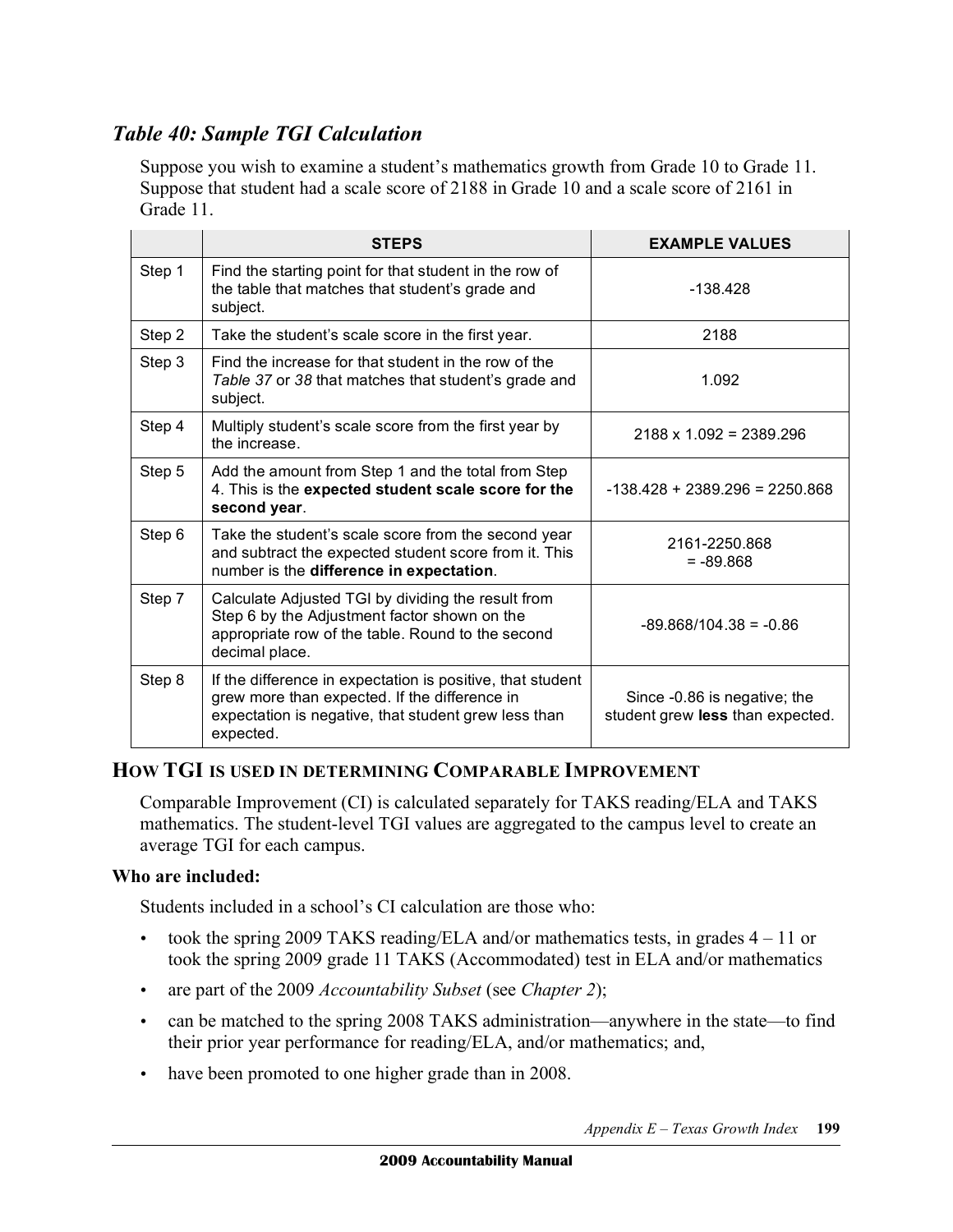#### **Calculating Average TGI:**

| average $TGI(reading/ELA) =$ | sum of individual student TGI values for reading/ELA |
|------------------------------|------------------------------------------------------|
|                              | total number of students with TGI in reading/ELA     |
| average $TGI(mathematics) =$ | sum of individual student TGI values for mathematics |
|                              | total number of students with TGI in mathematics     |

 Once the average TGI is determined, it is listed with the other 40 average TGIs of the school's comparison group. The schools are arranged from highest to lowest average TGI. If the target school falls in the top quartile and all other eligibility criteria are met, it is awarded a GPA for CI. This is calculated separately by subject.

#### **Other information:**

- • *Retesters.* The analyses establishing the TGI did not include the retest administrations, that is, it is calculated from the first administration for grade 11 exit-level students, and for the first administration in the SSI grades — grade 3 reading and grades 5 and 8 reading and mathematics. Therefore, it should not be calculated for students retesting on either the Exit TAKS or TAKS retest administrations at the SSI grades.
- *Quartile Size*. Because there are 40 schools in a comparison group, there are usually 10 schools in each quartile (with the target school being the 11th school in its quartile). Exceptions to this occur when a group has tied average TGI values at the border between quartiles, or when a school in a group has too few "matched students," and is therefore not assigned an average TGI value or a quartile. This will cause the number of schools in each quartile to vary.
- *Quartile Rank*. High growth values do not necessarily imply that more students are passing the TAKS. It simply evaluates the performance growth of all students regardless of whether they passed or failed.
- *Quartile Position Across Subjects*. A school's quartile position can vary by subject. For instance, a school may be Q1 in reading, but it may be Q2 in mathematics. Quartile position is relative to the performance of the other schools in the group.
- • *Quartile Position Across Groups.* A school may be Q1 for its own group and Q4 as a member of another school's group. (However, the quartile value evaluated for a particular school is the one determined for the school's own group.)
- *Minimum Size*. Any school with fewer than 10 matched students for a subject will not have average TGI values calculated and will not be assigned a quartile position.
- *Number of Matched Students*. The number of matched students for reading may differ from the number of matched students for mathematics.
- • *TGI Uses.* The TGI is not intended for use with individual students, nor is it intended for comparing the growth of different classrooms within a school to evaluate teachers.
- *Negative TGI Values*. The TGI is a statistic with a mean of zero; negative values for students indicate the growth is less than expected. A negative TGI does not mean that performance of students declined from the prior year. Campuses with negative TGI values are not prohibited from earning CI acknowledgments.
- **200** *Appendix E Texas Growth Index*